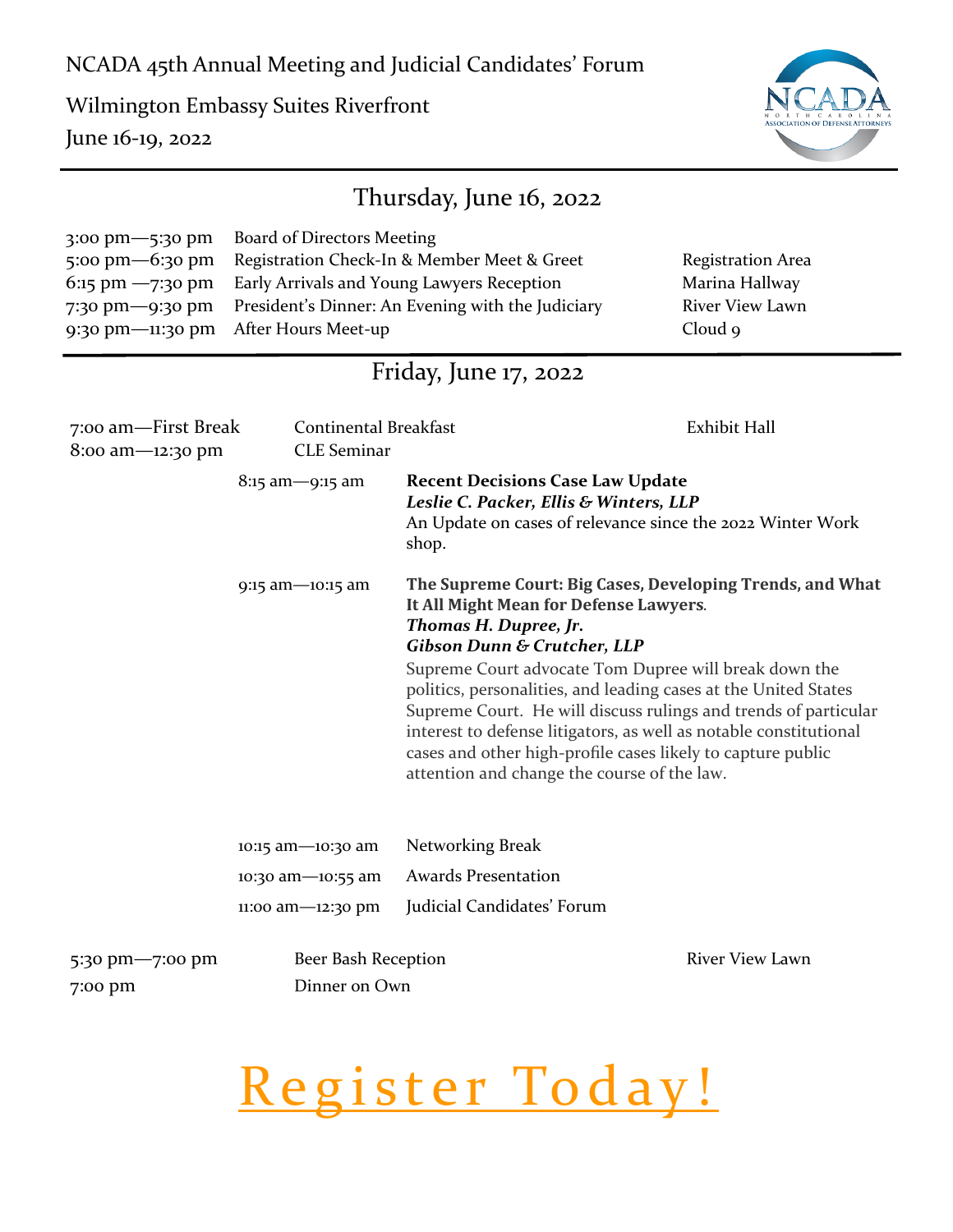Wilmington Embassy Suites Riverfront June 16-19, 2022

### Saturday, June 18, 2022

| 7:00 am<br>8:00 am—12:30 pm | <b>Continental Breakfast</b><br><b>CLE Seminar Continues</b> |                                                                                                                                               | Exhibit Hall                                                                                                                                                                                                                                                                                                                                                                                                                                    |
|-----------------------------|--------------------------------------------------------------|-----------------------------------------------------------------------------------------------------------------------------------------------|-------------------------------------------------------------------------------------------------------------------------------------------------------------------------------------------------------------------------------------------------------------------------------------------------------------------------------------------------------------------------------------------------------------------------------------------------|
|                             | 8:30 am-9:25 am                                              | <b>Business Meeting</b>                                                                                                                       |                                                                                                                                                                                                                                                                                                                                                                                                                                                 |
|                             | 9:30 am-10:30 am                                             | <b>Keynote: Raise Your Game</b><br>Alan Stein, Jr.                                                                                            |                                                                                                                                                                                                                                                                                                                                                                                                                                                 |
|                             |                                                              | help you achieve personal and professional success and<br>stories and lessons to empower you to improve your<br>of the pillars he will cover: | Alan Stein, Jr., renowned keynote speaker/author/coach, is<br>excited to provide you with practical, actionable lessons to<br>inspire you to Raise Your Game. Alan will share captivating<br>individual performance, contribution, and significance as<br>well as your leadership performance, impact, and influence.<br>He will also arm you with tools to increase organizational<br>performance, communication, and cohesion. Here are a few |
|                             |                                                              |                                                                                                                                               | $\sim$ Get back to the basics and master the fundamentals                                                                                                                                                                                                                                                                                                                                                                                       |
|                             |                                                              | purpose                                                                                                                                       | ~Heighten clarity on your perspective, core-values, and                                                                                                                                                                                                                                                                                                                                                                                         |
|                             |                                                              |                                                                                                                                               | ~Improve your habits, mindset, and ability to focus                                                                                                                                                                                                                                                                                                                                                                                             |
|                             |                                                              |                                                                                                                                               | $\sim$ Increase role clarity, accountability, and communication                                                                                                                                                                                                                                                                                                                                                                                 |
|                             |                                                              | and behavior                                                                                                                                  | ~Build a winning culture by aligning organizational beliefs                                                                                                                                                                                                                                                                                                                                                                                     |
|                             |                                                              | and beat burnout                                                                                                                              | ~Develop strategies to manage stress, avoid stagnation,                                                                                                                                                                                                                                                                                                                                                                                         |
|                             |                                                              |                                                                                                                                               |                                                                                                                                                                                                                                                                                                                                                                                                                                                 |



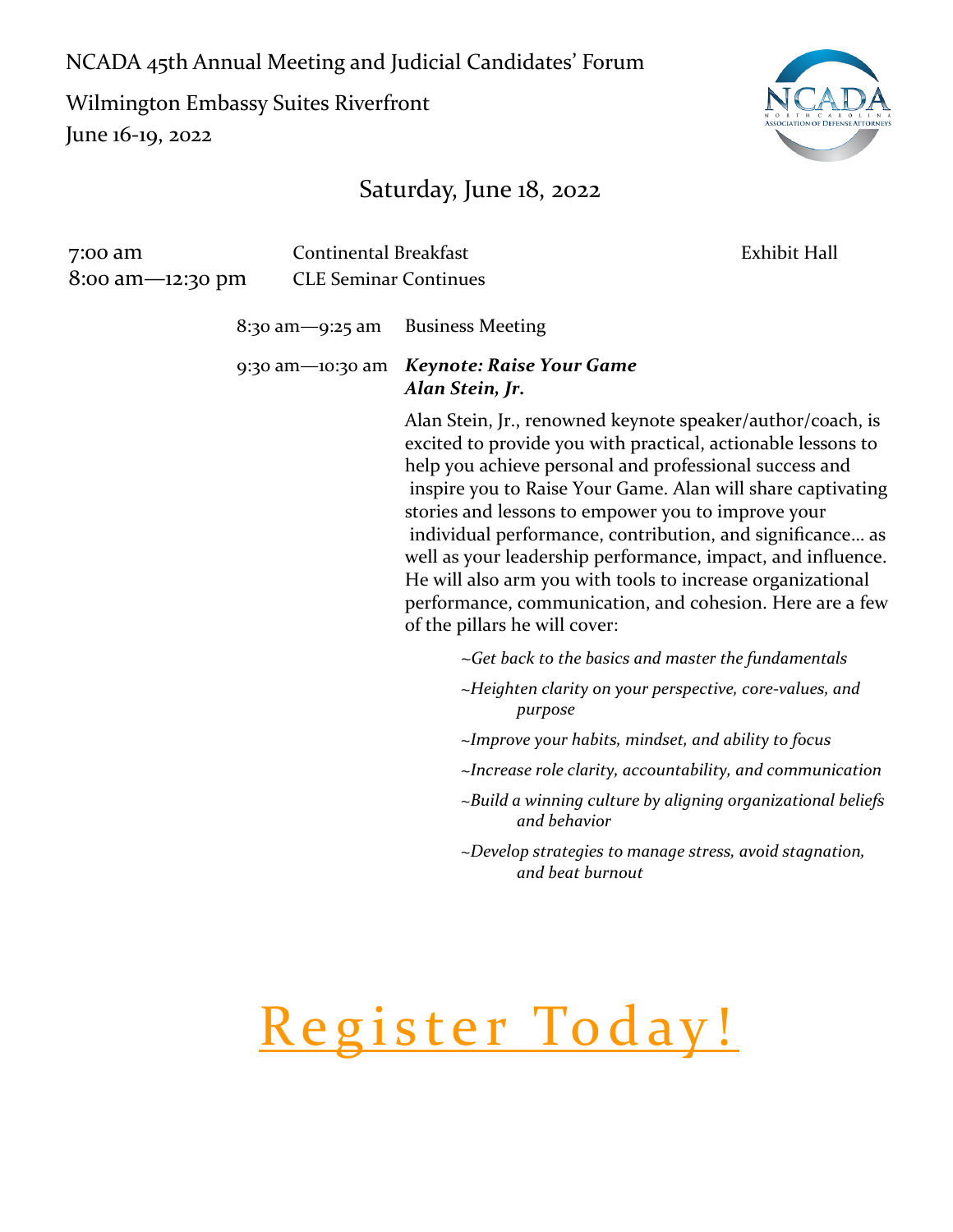Wilmington Embassy Suites Riverfront

June 16-19, 2022



10:50 am—11:35 am **Practice Group Breakout Session Block 1** 

#### **ADR: Best Mediation Practices**.

With over 21 years ADR practice and over 3,000 cases, seasoned mediator and arbitrator Sam Q. Carlisle will share wisdom and insights in this in-depth conversation led by David Lewis.

*Sam Q. Carlisle II, Attorney at Law David O. Lewis, Bryant & Lewis, P.A.* 

#### **Commercial: Rule 12(b)(6) Motions: Are They Worth It.**

Rule 12 provides defense attorneys with a great tool for arguing that cases should be dismissed in their early stages, thereby saving their clients significant time and expense. However, rather than dismissing claims outright, courts sometimes permit parties to amend their claims. Also, some judges have suggested defendants should consider saving their dispositive arguments until the summary judgment stage, when plaintiffs will not have the opportunity to amend their pleadings. During our breakout session, a distinguished panel of practitioners will discuss the pros and cons of Rule 12 motions, and audience participation will be encouraged. Speakers TBA

#### **Medical Malpractice: Unprecedented Times: Unmasking the Secrets to Trying Cases**

During a Pandemic Three experienced trial lawyers offer insights from their trials of medical malpractice cases during the COVID pandemic period, from 2020-2022. This panel discussion will include the speakers' insights on logistical issues, procedural challenges, dealing with witness and jurors, and the impact of the pandemic on jurors' views of plaintiffs and health care providers,

*Jerry Allen, Jr., Walker Allen Law, Barrett Johnson, Huff Powell & Bailey, Pat Meacham, Parker Poe Adams & Bernstein, LLP*

#### **Workers Comp: "Futility" Cases In Workers' Compensation**

This session will provide a history of "futility" cases, the issues related to these cases, and the lessons learned from two recent cases from the Court of Appeals: Griffin v. Absolute Fire Control and Monroe v. MV Transportation. *Demetrius W. Berry, Brotherton Ford Berry & Weaver, PLLC, Kristine L. Prati, Wilson Ratledge PLLC*

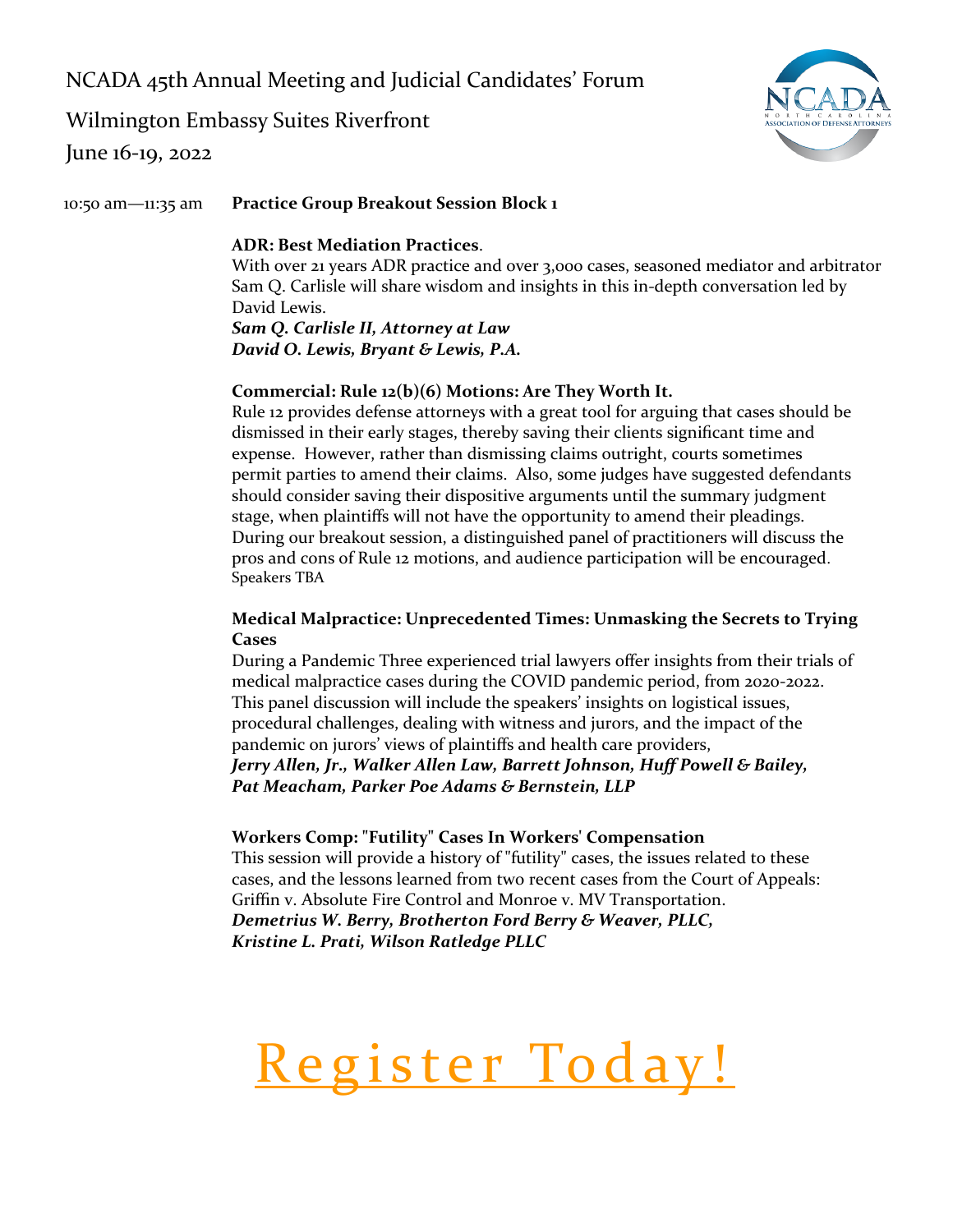Wilmington Embassy Suites Riverfront June 16-19, 2022



#### 11:40 am—12:25 pm Practice Group Breakout Sessions Block 2

**Construction: Update on Coverage Issues Implicit in Construction Disputes** This session will cover variety of coverage issues including Additional Insured Coverage: Looking at Westfield Ins. Co. v. Weaver Cooke Construction and Certain Underwriters at Lloyd's v. Stock Bld. Supply, LLC; Trigger of Coverage: Looking at cases building on or applying Erie v. Builders Mutual and Harleysville v. Hartford; Duty of Defense: Looking at Craige v. GEICO, an auto case that has big implications for CGL policies more broadly; and, Sea Change?: Crescent University City Venture vs. Trussway and what effects it may have on coverage for construction disputes, declara tory judgment actions, and the use of extrinsic evidence in declaratory judgment actions.

#### *B. Dan Morton, Ennis Baynard Morton, Medlin & Brown*

#### **Employment/Government**: TBD

**Product Liability: TPFAS Litigation: Past, Present, and Future.** Per- and polyfluoroalkyl substances ("PFAS") have been used for decades in products such as non-stick cookware, water-repellant clothing, stain resistant fabrics and carpets, fire fighting foam, and certain food packaging. Regulation and litigation related to water contamination, property damage, and personal injuries allegedly resulting from PFAS contamination is on the rise and the subject of daily news and Hollywood movies. During our breakout session, we will discuss past and present PFAS cases (with a focus on the federal MDL which includes more than 2,000 cases and rising relating to use of PFAS in Aqueous Film Forming Foam (AFFF) firefighting foam), and trends impacting future litigation.

#### *Kirk Warner, Smith Anderson*

#### **General: Nuclear Verdicts in Commercial Trucking**

Extreme verdicts are popping up all over the country in various types of cases. We've all seen verdicts in the hundreds of millions to even billions of dollars, and what's notable about these extreme verdicts is that many are for a singular plaintiff. If you'd asked any seasoned defense attorney or insurance adjuster where they'd value the case when it first came across their desks, it's doubtful any would have thought they were worth tens or hundreds of millions of dollars. Some because of the fact pattern, and some because the verdict would exceed any other verdict in a similar case type in the venue and even the country.

*Rachel York Colangelo, Magna Legal Services*